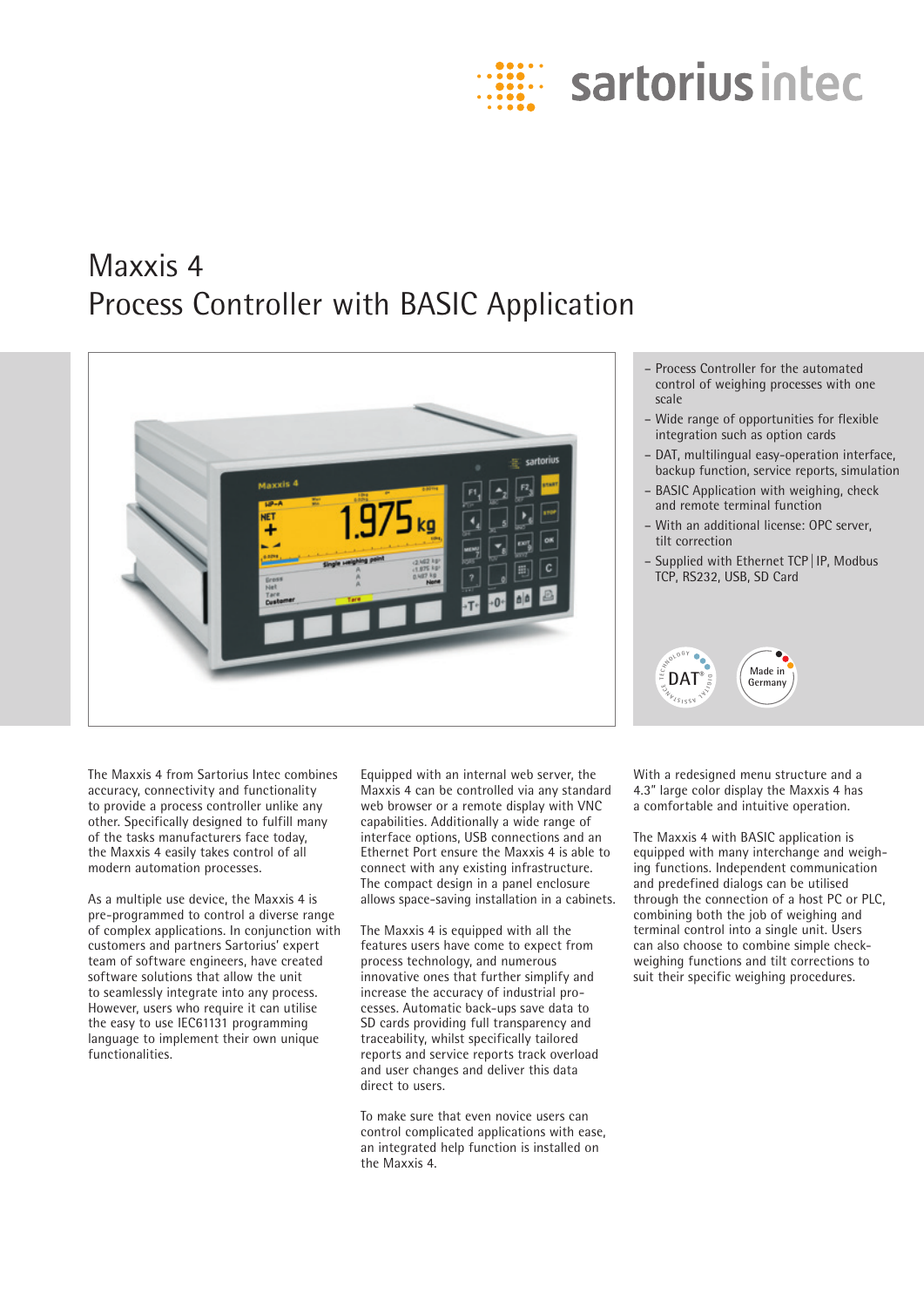# **Function of the BASIC Application**

The BASIC Application is the entry level of the Maxxis family yet it contains a wide variety of functions such as weighing, simple check weighing and use as remote terminal. Additionally, functions like tilt correction can be activated with a license.

One scale can be connected to the Maxxis 4 process controller:

- Via the analog input one analog scale can be connected. Alternatively one digital scale respectively digital Pendeo type load cells can be connected via a serial RS485 interface.
- Equipped with an Internal Alibi Memory, the Maxxis 4 can display stored values either on the device or via print outs
- Thanks to a broad selection of communica tion options, values and signals can be read from, and written to the Maxxis 4 BASIC controller. A PC can communicate with the unit via OPC, over Ethernet, or via Modbus TCP. Additionally, a PLC can integrate with the controller via a fieldbus, analogue or serial communication.

# Additional functions:

- Configurable limit function with 3 limits per scale combined with conditions and actions
- Configurable digital inputs and outputs for using weighing information for actions like refilling the scale

# **Tilt Correction (enabled by license)**

The tilt correction in combination with the weighing function allows for the minute adjustment of weighing information in line with other values. This could include factors such as the accurate adjustment of analogue inputs. In W&M approved applications the tilt correction function is disabled.



# **Weighing Function**

- The TFT color graphic display shows weight values of up to 7 digits with decimal points and plus or minus signs. Available mass units are t, kg, g, mg, lb and oz. The cur rently displayed weight is shown as a bar graph in relation to the maximum capacity, for easy recognition of the content
- Weight values can be printed via a configurable report
- Preset tare values can be saved and used for selected weighing procedures
- A database can be used to store a wide selection of information e.g. Customer addresses
- The dialog function can be used to guide the operator
- User managements can be activated for 3 different levels of rights, so that critical information is saved and protected e.g. calibration, setup or other values.



- Alongside the weighing functions Check Weighing can be used for easy  $+|0|$  - control. The integrated bar graph will show a product's weight in relation to pre-defined limits in yellow, green and red colours for easy readability.
- Setpoints, as well as min and max values can be saved and indicated
- Preset tare values can be saved and used
- A database can be used to store product names and other variables
- A dialog function can be used to effort lessly guide the operator

#### **Remote Terminal**

The Maxxis 4 can be used as either an efficient remote terminal or as a remotecontrolled operation-dialog via a color display and a keypad. This means that mes sages can be displayed from a higher-level system, operation dialogs can be conducted, and texts or values can be edited.

- The Controller provides the perfect combination between a high precision instrument and a SCADA system
- A graphical display, supported by application specific function keys and an alphanumeric keypad allow transmitted commands to be clearly indicated. On the controller messages can be shown and all values can be edited and retransmitted to the host
- A database for defined texts relating to the terminal function is also included



# **NET** Please enter ID 123 123458789 o Cance

 $180 - 4$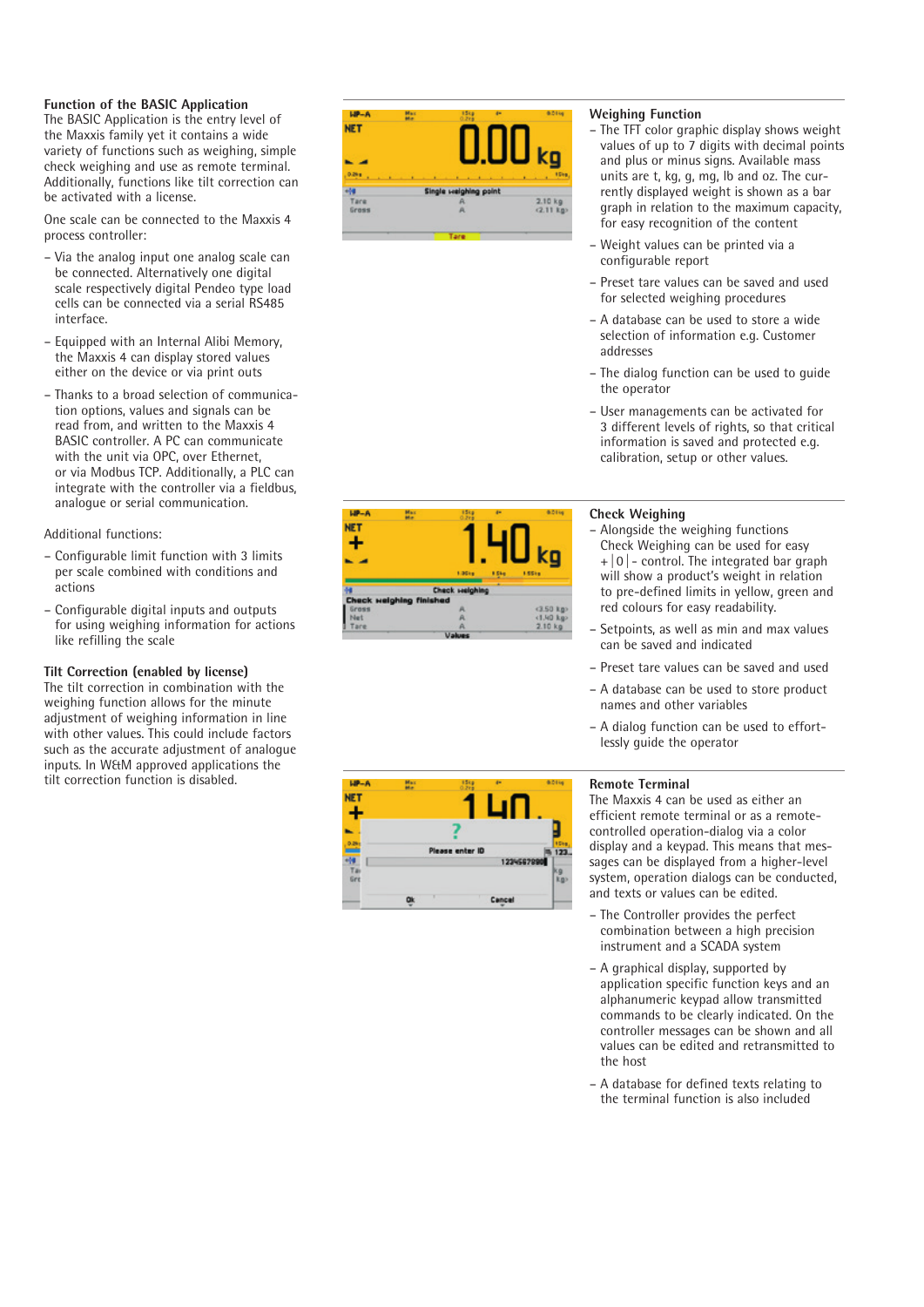# **A complete range of potential applications**



#### **Weighing with a PC interface**

With a Maxxis 4 connected to a weighing platform (digital or analogue).

A barcode scanner is connected to allow the quick input of additional information. A PC System will then take over the Data control by using the remote Terminal Function of PC the Maxxis 4 BASIC software. The PC system can send user tasks to the display instantaneously.



#### **Weighing at single Weigh Point** With a Maxxis 4 connected to 1 Silo Scale.

The weighing Information is directly transferred to a PLC System, e.g. via Profibus. The limit function will then refill the Scales if needed by using the integrated I/Os. These Outputs can also be set directly from the PLC.

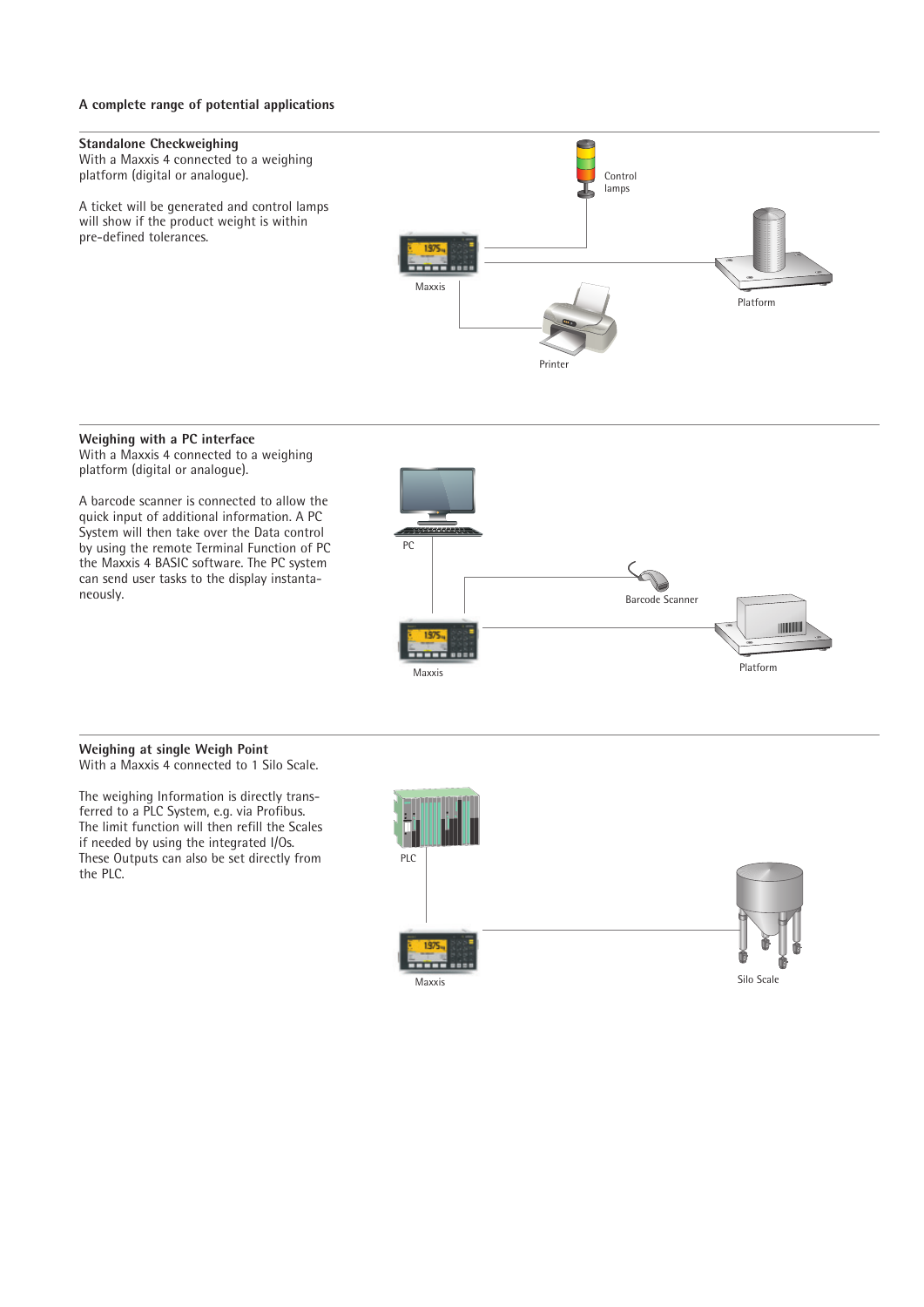For Panel Mounting IP protection class: IP20 Front panel: IP65 Material: Aluminium RoHS conform

**Dimensions** See drawing on next page

#### **Display and Status**

TFT graphical color display 4.3" (16:9) with 480  $\times$  272 pixels, graphic Weight display: 7-digits, Available weight units are t, kg, g, mg, lb and oz. 1 Status LED to signal shut-down procedure

**Keys** 25 keys, key pad foil

#### **Languages |Character sets**

ASCII, Latin 1 Latin Ext A cyrillic hiragana katakana CJK (simplified Chinese only)

#### **Standard Interfaces**

RS232 Ethernet TCP |IP, Modbus TCP USB 1.1 (max. 300 mA) SD Card Slot

#### **Options**

1 Analog |Digital Weighing Points 2 Option Slots 1 Fieldbus Slot For more detailed information please consult the order list

# **Digital Scales**

Connection of digital SBI |XBPI Platforms are possible. (Power supply of one platform) Connection to digital Pendeo Load cells is possible (power supply needed) For other connectable scales please check manual

# **Load cell connection**

All strain gauge load cells; 6- or 4-wire connection

#### **Load cell supply**

12 V, short-circuit proof. External load cell supply possible.

#### **Minimum load impedance**

min. 75 Ohm e.g. 6 load cells with 650 Ohm or 4 load cells with 350 Ohm

# **Measuring principle**

Measuring amplifier: Delta-Sigma converter Measuring time: min 5 ms – max. 1600 ms

**Digital filter for load cell**<br>4<sup>th</sup> order (low pass), Bessel, Aperiodic or Butterworth

# **A|D Converter Input range**

4,8 nV (appr. 7.5 Mio. div.) Usable resolution: 0.2 μV/d Measuring signal: 0 to 36 mV (for 100% nominal load)

# **Linearity**

 $< 0.002\%$ 

## **Power Supply**

100 – 240 VAC, (+10/–10%), 50 –60 Hz max. 14 W/32 VA Optional: 24 VDC, (+20/–10 %), max. 14 W

# **Temperature effects**

Zero: TK0 m < 0,02 μV/K RTI Span: TKspan <  $+/- 2$  ppm/K

#### **Environmental conditions Temperature**

Operation: –10°C to +50°C Storage: –20°C to +70°C

#### **Weight** Net: 2 kg

Shipping weight: approx. 3 kg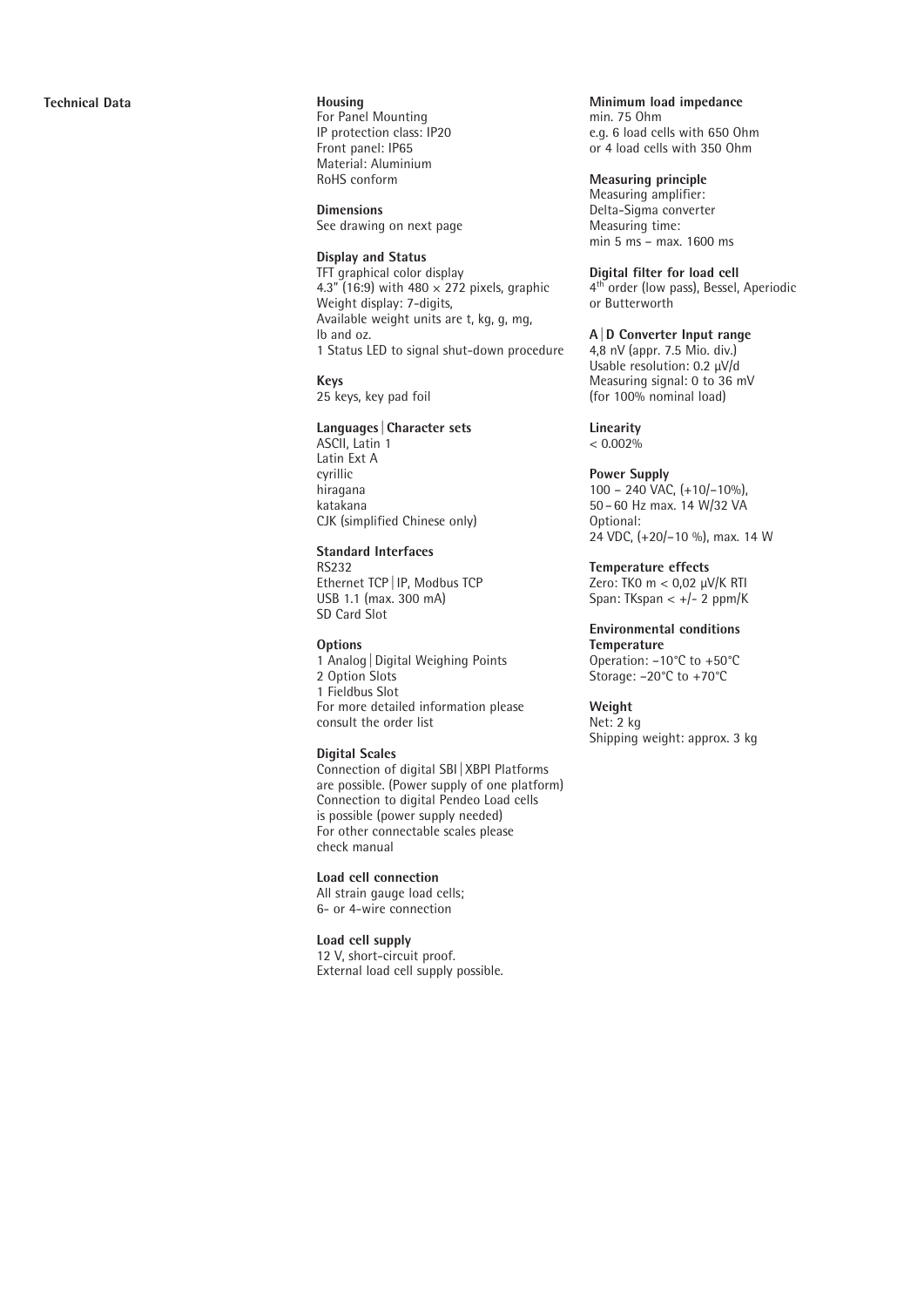# **Technical Drawings**

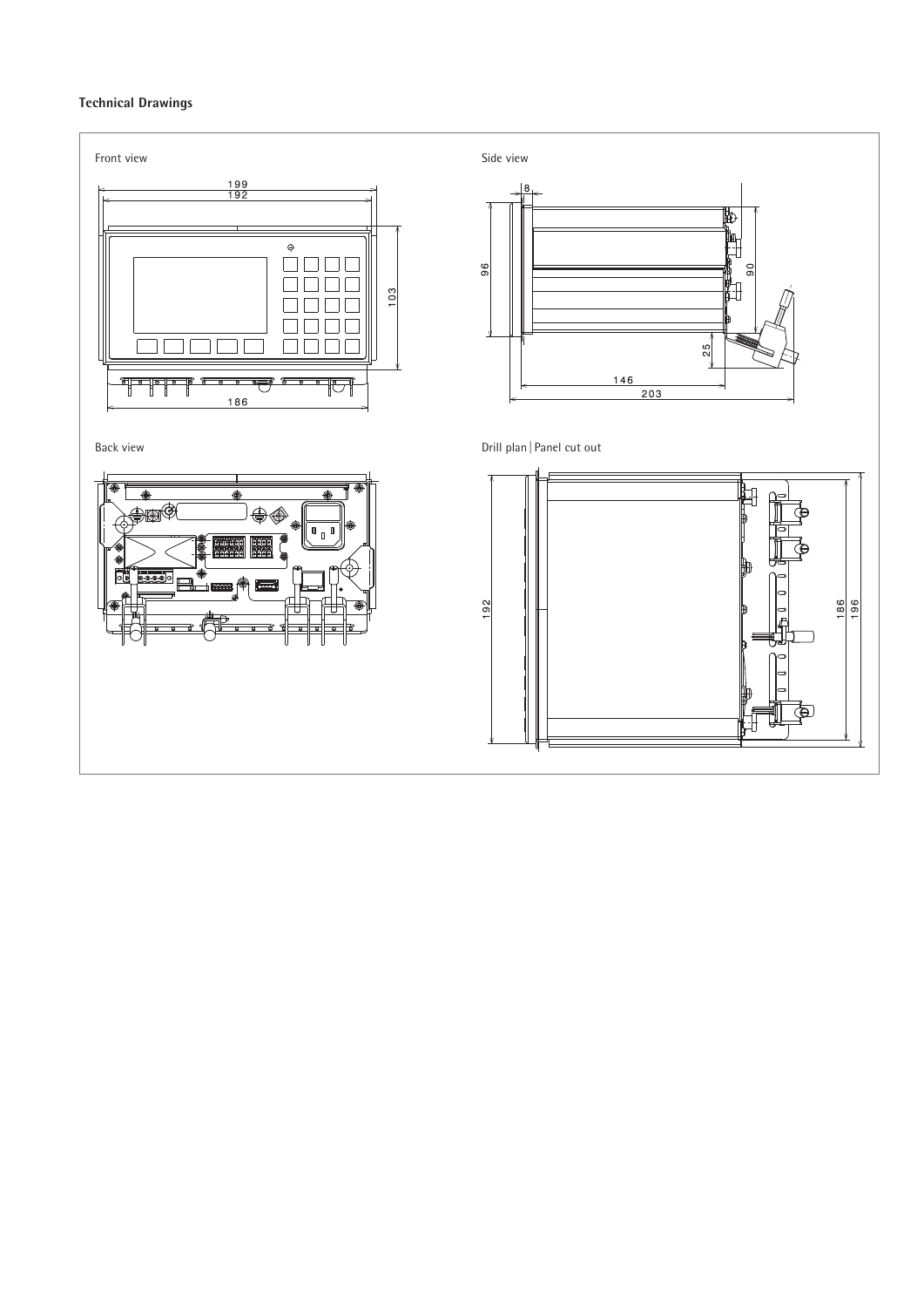| <b>Maxxis 4 Process Controller</b> |                                                                                                                                                             |                     |  |
|------------------------------------|-------------------------------------------------------------------------------------------------------------------------------------------------------------|---------------------|--|
| <b>Type</b>                        | <b>Description</b>                                                                                                                                          | <b>Order Number</b> |  |
| Maxxis 4                           | Process Controller, incl. Ethernet TCP   IP and Modbus TCP<br>$1 \times$ RS232, $1 \times$ USB, $1 \times$ SD Card                                          | 9405 155 00000      |  |
| <b>Options for Maxxis 4</b>        |                                                                                                                                                             |                     |  |
| <b>Weighing Point</b>              |                                                                                                                                                             | Slot A              |  |
| W1                                 | A   D Converter                                                                                                                                             | $\Omega$            |  |
| <b>Housing</b>                     |                                                                                                                                                             |                     |  |
| L14                                | Cable anchorage                                                                                                                                             |                     |  |
| L <sub>15</sub>                    | Mounting frame for the safe installation of the Maxxis 4 in cabinets with a wall thickness of less then 1.5 mm                                              |                     |  |
| <b>Power Supply</b>                |                                                                                                                                                             |                     |  |
| L0                                 | 110 240 V AC power supply                                                                                                                                   | Standard            |  |
| L8                                 | 24 V DC power supply                                                                                                                                        |                     |  |
| <b>Applications and Licenses</b>   |                                                                                                                                                             |                     |  |
| H <sub>0</sub>                     | <b>BASIC Application</b>                                                                                                                                    | Standard            |  |
| 14                                 | PHASE Application (OPC included)                                                                                                                            |                     |  |
| 16                                 | <b>BATCHING Application</b>                                                                                                                                 |                     |  |
| 111                                | IBC - One Component Filling                                                                                                                                 |                     |  |
| 112                                | Tilt Correction License (Software BASIC needed)                                                                                                             |                     |  |
| E <sub>5</sub>                     | Alibi Memory License                                                                                                                                        |                     |  |
| E <sub>6</sub>                     | OPC Server License (AccessIt 2.0 included)                                                                                                                  |                     |  |
| E <sub>9</sub>                     | Special License "Batch Modes" for using in individual programming                                                                                           |                     |  |
| <b>Interface Cards</b>             |                                                                                                                                                             | Slot $1 2$          |  |
| B15   B25                          | Interface Card Serial $2 \times$ RS485 (incl. supply for one IS Platform)                                                                                   | 0 0                 |  |
| $B16$ $B26$                        | Interface Card Analog 1 Input   1 Output with 0/4 - 20 mA                                                                                                   | 0 0                 |  |
| <b>B27</b><br>B17                  | Interface Card Digital 4 Outputs Relay   4 Inputs - active                                                                                                  | 0 0                 |  |
| B18<br><b>B28</b>                  | Interface Card Digital 4 Outputs Relay   4 Inputs - passive                                                                                                 | 0 0                 |  |
| $B19$ $B29$                        | Interface Card Digital 8 Outputs Optocoupler   4 Inputs - passive                                                                                           | 0 0                 |  |
| C <sub>21</sub>                    | Fieldbus Card Profibus DP                                                                                                                                   | $-$ 0               |  |
| C24                                | <b>Fieldbus Card DeviceNet</b>                                                                                                                              | $-$ 0               |  |
| C <sub>25</sub>                    | Fieldbus Card CC-Link (Available 2015)                                                                                                                      | $-10$               |  |
| C <sub>26</sub>                    | <b>Fieldbus Card Profinet</b>                                                                                                                               | $-10$               |  |
| C27                                | Fieldbus Card Ethernet   IP                                                                                                                                 | $-10$               |  |
|                                    | Maxxis 4 - order numbers with fixed defined configuration, cannot be changed with additional options                                                        |                     |  |
|                                    |                                                                                                                                                             |                     |  |
| <b>Type</b>                        | <b>Description</b>                                                                                                                                          | Order number        |  |
| PR 5500/00                         | Maxxis 4 process controller with Option:<br>A   D-converter (W1), 110   230 V (L0), BASIC-Application H0), Cable anchorage (L14)                            | 9405 155 00001      |  |
| PR 5500/01                         | Maxxis 4 process controller with Option:<br>A   D-converter (W1), 24 V (L8), BASIC-Application (H0), Cable anchorage (L14)                                  | 9405 155 00011      |  |
| PR 5500/20                         | Maxxis 4 process controller with Option:<br>A   D-converter (W1), 110   230 V (L0), 6/8 digital I/O (B19), Batch-Applikation (I6),<br>Cable anchorage (L14) | 9405 155 00201      |  |
| PR 5500/21                         | Maxxis 4 process controller with Option:                                                                                                                    | 9405 155 00211      |  |

| PR 5500/00 | Maxxis 4 process controller with Option:<br>A   D-converter (W1), 110   230 V (L0), BASIC-Application H0), Cable anchorage (L14)                            | 9405 155 00001 |
|------------|-------------------------------------------------------------------------------------------------------------------------------------------------------------|----------------|
| PR 5500/01 | Maxxis 4 process controller with Option:<br>A   D-converter (W1), 24 V (L8), BASIC-Application (H0), Cable anchorage (L14)                                  | 9405 155 00011 |
| PR 5500/20 | Maxxis 4 process controller with Option:<br>A   D-converter (W1), 110   230 V (L0), 6/8 digital I/O (B19), Batch-Applikation (I6),<br>Cable anchorage (L14) | 9405 155 00201 |
| PR 5500/21 | Maxxis 4 process controller with Option:<br>A   D-Wandler (W1), 24 V (L8), 6/8 digitale E/A (B19), Batch-Applikation (I6), Zugentlastung (L14)              | 9405 155 00211 |
| PR 5500/30 | Maxxis 4 process controller with Option:<br>A   D-converter (W1), 110   230 V (L0), 6/8 digital I/O (B19), IBC-Application (I11),<br>Cable anchorage (L14)  | 9405 155 00301 |
| PR 5500/31 | Maxxis 4 process controller with Option:<br>A D-converter (W1), 24V (L8), 6/8 digital I/O (B19), IBC-Applikation (111), Cable anchorage (L14)               | 9405 155 00311 |
| PR 5500/90 | Maxxis 4 process controller with Option:<br>A   D-converter (W1), 110   230 V (L0), Phase-Application (I4), Cable anchorage (L14)                           | 9405 155 00901 |
| PR 5500/94 | Maxxis 4 process controller with Option:<br>A   D-converter (W1), 24V (L8), Phase-Application (I4), Cable anchorage (L14)                                   | 9405 155 00941 |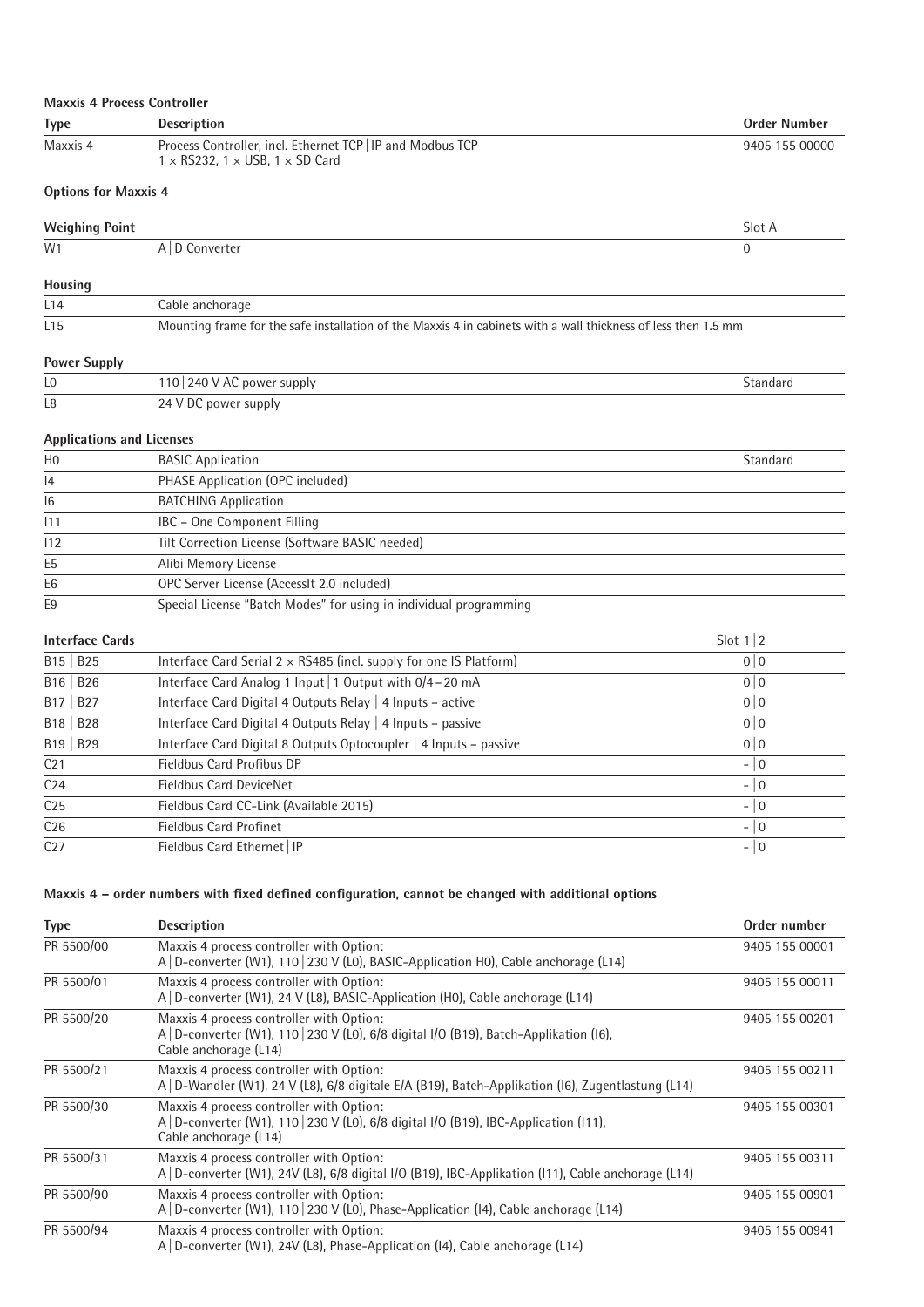| <b>Accessories for Maxxis 4</b> |                                                                          |                     |  |  |
|---------------------------------|--------------------------------------------------------------------------|---------------------|--|--|
| <b>Type</b>                     | <b>Description</b>                                                       | <b>Order Number</b> |  |  |
| PR5500/10                       | A   D Converter                                                          | 9405 355 00101      |  |  |
| PR5500/04                       | Interface Card Serial $2 \times$ RS485 (incl. supply for IS platform)    | 9405 355 00041      |  |  |
| PR5500/12                       | Interface Card Digital $4 \times$ Input   $4 \times$ Output (active)     | 9405 355 00121      |  |  |
| PR5500/13                       | Interface Card Digital $4 \times$ Input   $4 \times$ Output (passive)    | 9405 355 00131      |  |  |
| PR5500/17                       | Interface Card Digital 8 Outputs Optocoupler   4 Inputs (passive)        | 9405 355 00171      |  |  |
| PR5500/07                       | Interface Card Analog $1 \times$ Input   $1 \times$ Output 0   4 – 20 mA | 9405 355 00071      |  |  |
| PR1721/61                       | Interface Card Profibus DP                                               | 9405 317 21611      |  |  |
| PR1721/64                       | Interface Card DeviceNet                                                 | 9405 317 21641      |  |  |
| PR1721/65                       | Interface Card CC-Link (Available 2015)                                  | 9405 317 21651      |  |  |
| PR1721/66                       | Interface Card Profinet                                                  | 9405 317 21661      |  |  |
| PR1721/67                       | Interface Card Ethernet   IP                                             | 9405 317 21671      |  |  |
| PR5500/81                       | <b>PHASE Application License</b>                                         | 9405 355 00811      |  |  |
| PR5500/83                       | <b>BATCHING Application License</b>                                      | 9405 355 00831      |  |  |
| PR5500/86                       | IBC - One Component Filling License                                      | 9405 355 00861      |  |  |
| PR5500/87                       | Tillt Correction License (Software BASIC)                                | 9405 355 00871      |  |  |
| PR5500/91                       | Alibi Memory License                                                     | 9405 355 00911      |  |  |
| PR5500/92                       | OPC Server License (AccessIt 2.0 included)                               | 9405 355 00921      |  |  |
| PR5500/93                       | Special License "Batch Modes" for Programming                            | 9405 355 00931      |  |  |

The technical data listed are intended to give a product description only and should not be interpreted as guaranteed properties in the legal sense.